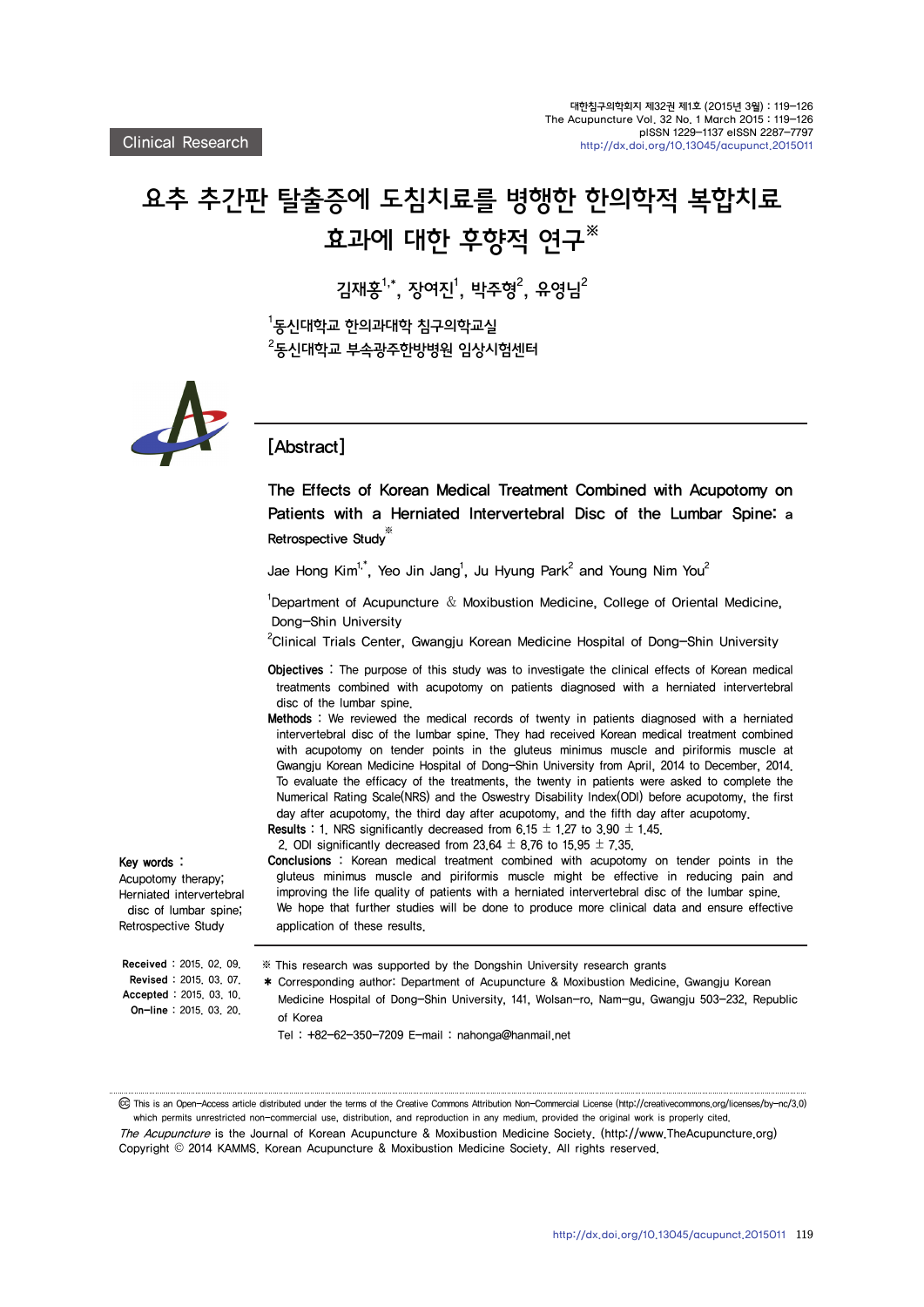## **Ⅰ**. 서 론

요추 추간판 탈출증은 주로 하위 요추부 추간판의 퇴행성 변화나, 외력에 의해서 섬유륜의 중앙, 내측 또는 외측 섬유 의 파열로 수핵의 일부 또는 전부가 탈출을 일으켜 경막이나 신경근을 압박하여 국소 부위의 요통과 더불어 압박된 신경 근 지배영역에 방사통, 감각 저하 혹은 근력 약화 등의 신경 증상을 유발하는 질환으로1,2), 치료는 수술적 치료와 보존적 치료로 나눌 수 있는데3), 보존적 치료만으로도 80 %이상의 증상 호전율을 보이며, 5∼10 % 정도의 소수만이 보존적 치 료에 실패하여 수술이 필요하다<sup>4)</sup>.

이에 따라 요추 추간판 탈출증의 보존적 치료에 대한 관 심은 증가 추세인데, 요추 추간판 탈출증의 한의학적 치료 는 대표적인 보존적 치료법으로 침, 뜸, 약침, 추나, 한약, 침도, 한방물리요법 등이 있으며, 이와 관련된 다수의 임상 연구들이 보고되고 있다 $5,6$ ).

도침치료는 연부 조직의 손상으로 인한 유착, 결절, 반흔 제거를 위해서 개발된 시술법으로<sup>7)</sup>, 1987년 중국에서 처음 소개된 후 다양한 통증질환에 사용되며 만성적이고 고질적 인 병변을 제거하는 것을 목적으로 한다 $^{8}$ .

국내에서는 2008년부터 요추 추간판 탈출증에 대한 도침 치료의 효능이 꾸준히 보고되고 있으나9-14), 요추 추간판 탈 출부위인 허리에 도침치료 후 치료 전후의 증상을 비교한 연 구가 대부분이며, 둔부 근육의 압통점에 도침치료 후의 증 상 변화에 관한 연구는 접하지 못하였다.

이에 저자는 요추 추간판 탈출증으로 인한 하지방사통에 엉덩이 근육 압통점에 도침치료가 미치는 영향을 알아보고 자 동신대학교 부속광주한방병원 의무기록을 근거로 2014년 4월부터 2014년 12월까지 동신대학교 부속광주한방병원 침 구의학과에 입원치료 중 엉덩이 근육 압통점에 도침치료를 시행한 하지방사통을 호소하는 요추 추간판 탈출증 환자 중 에서 선정기준 및 제외기준에 부합하는 환자를 선별하여 그 치료 효과를 비교, 분석하는 후향적 조사를 실시하여 유의 한 결과를 얻었기에 이를 보고하는 바이다.

## **Ⅱ**. 대상 및 방법

### 1. 연구대상

2014년 3월 1일부터 2014년 12월 31일까지 동신대학교 부속광주한방병원 침구의학과에 요통 및 하지방사통을 주소 로 입원한 환자 중에서 아래의 선정기준 및 제외기준에 부합 하는 20명을 대상으로 하였다.

### 1) 선정기준

- ① 컴퓨터단층촬영(computed tomography, CT)이나 자 기공명영상(magnetic resonance imaging, MRI)에서 1개 이상의 요추간판에 팽륜(Bulging) 이상의 소견이 보이는 환자
- ② 하지방사통의 양상이 영상의학적 소견(요추 추간판 탈 출부위)와 일치하여 하지방사통이 요추 추간판 탈출증 으로 인한 환자
- ③ 둔부근육에 명확한 압통점으로 엉덩이 근육 압통점에 도침치료를 시행한 환자
- ④ 도침치료 시행 전, 시행 후 1일, 3일, 5일에 평가를 실 시한 환자

### 2) 제외기준

- ① 척추 통증의 원인이 될 수 있는 심각한 질환(악성종양, 척추감염, 척추압박골절, 강직성 척추염, Gr Ⅱ이상의 척추 전방 전위증 등)이 동반된 환자
- ② 엉덩이 근육외의 신체부위에 도침치료를 시행한 환자
- ③ 치료효과를 평가하는 기간에 통증으로 인한 양방치료 를 시행한 환자

#### 2. 치료방법

엉덩이 근육 도침치료와 병행하여 침치료, 부항치료, 한 약치료, 약침치료, 한방물리요법을 시행하였다.

#### 1) 도침치료

시술자는 환자에게 복와위를 취하도록 한 후 하지에 방사 통을 유발하는 근육인 이상근과 소둔근의15,16) trigger point 주위를 눌러서 압통점을 찾은 후 외과수술용 펜으로 도침시 술 부위를 표시하고 시술 부위를 소독한 후 1회용 마스크, 수술용 라텍스 장갑을 착용하고 환자의 동의 아래 마취 없이 도침을 시술하였다(Fig. 1).

도침은 동방침구제작소의 도침 22호(규격 0.5 × 80 mm) 를 사용하였으며, 도침치료 후에 시술부위에 10 cc 주사기 를 통해 중성어혈약침(자생원외탕전원)을 1 point당 0.5 cc 시술한 후 부항요법을 통해 피하의 어혈을 제거하였다.

도침치료는 한 사람의 시술자에 의해 시행되었고 시술자 는 평가에 관여하지 않았다.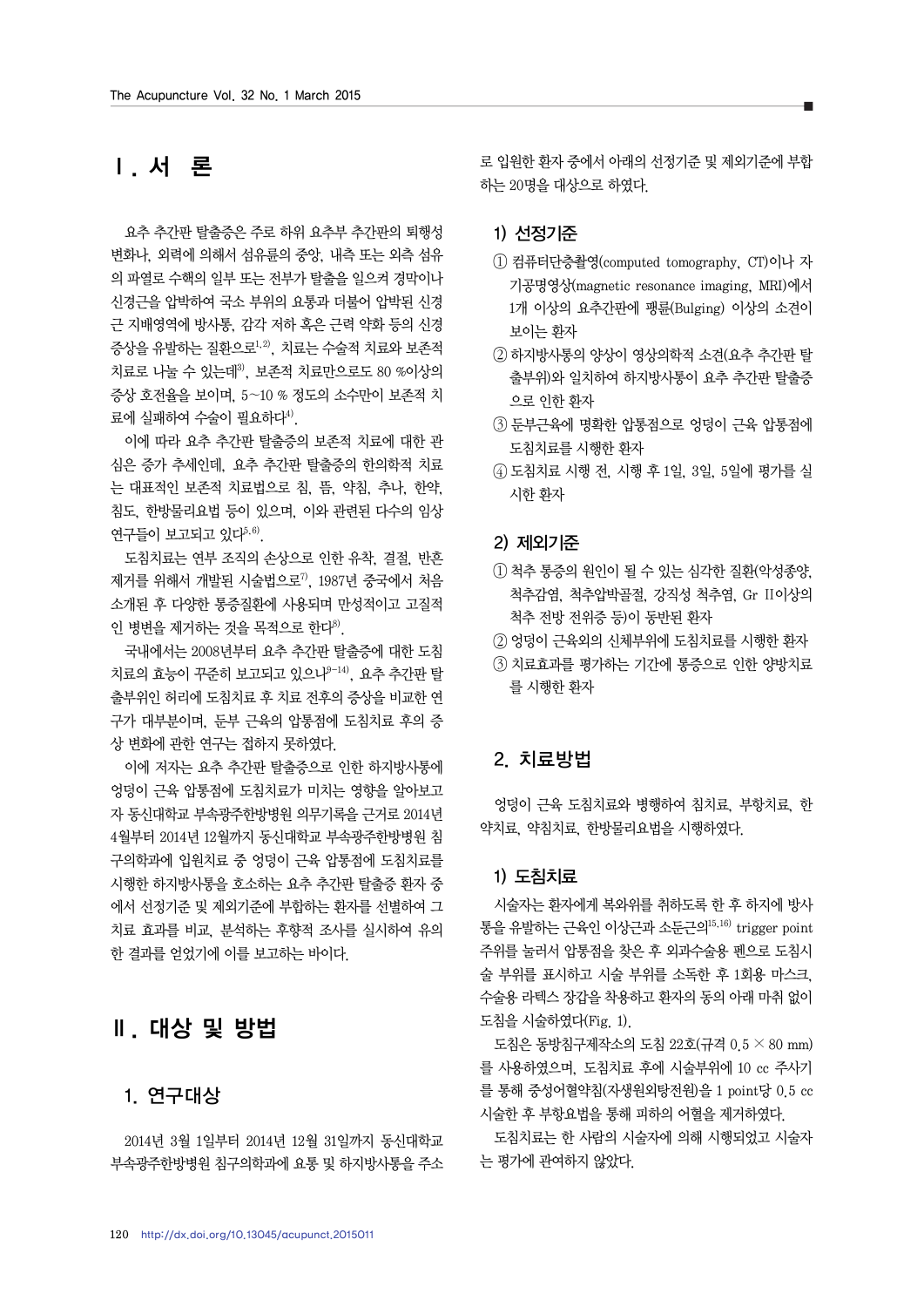

Fig. 1. Trigger points in gluteus minimus muscle(A) and piriformis muscle(B)

#### 2) 병행치료

#### (1) 침구치료

침은 0.30 × 40 mm 일회용 stainless steel 호침(동방침 구제작소)으로 요추와 둔부 주위혈을 기본으로 환자가 호소 하는 신경근 분포에 따라 足三里(ST36) · 陽陵泉(GB34) · 委中  $(BL_{40})$  ・懸鐘 $(BB_{39})$  ・太谿 $(KI_3)$  ・足臨泣 $(GB_{41})$  ・坵墟 $(GB_{40})$ 중 선혈하여 1회 / 일, 도침치료한 날을 제외하고 매일 시술 하였으며, 유침시간은 15분으로 하였다. 환자의 증상에 따 라 전기침 자극 및 온침 자극을 병행하였다.

#### (2) 약침치료

중성어혈약침(자생원외탕전원)을 추간판이 탈출된 요추 분절 및 그 상하분절의 협척혈, 엉덩이 부위 압통점에 각 point당 0.1∼0.2 cc씩 도침시술한 날을 제외한 매일 1회씩 시술하였다.

#### (3) 한약치료

환자증상과 변증에 따른 처방을 1일 3회 식후 30분에 120 cc 씩 복용하였다.

#### (4) 한방수기요법

요방형근을 비롯한 주요 척추기립근 및 골반에 위치한 중 둔근, 소둔근, 이상근 등을 이완시키는 방식으로 주 5회 각 30분씩 한방수기요법을 시행하였다.

#### (5) 부항 및 한방물리요법

부항은 압통점을 중심으로 주 3회 자락요법을 시행하였고 배기관을 이용하여 건식부항을 매일 1회 시행하였다. 한방 물리요법은 환자의 상태에 따라 경근저주파요법(transcutaneous electrical nerve stimulation, TENS), 초음파요 법(ultra sound, US), 적외선조사요법(infra red, IR), 견인 치료 등을 주 5∼6회 시행하였다.

## 3. 평가방법

환자가 느끼는 통증의 변화와 객관적 호전도 평가를 위해 수치등급척도(numerical rating scale, 이하 NRS)와 Oswestry disability index(이하 ODI)로 평가하였다.

#### 1) NRS

환자가 느끼는 주관적인 통증 강도를 통증이 전혀 없는 상태를 0으로, 가능한 가장 심한 통증을 10으로 산정한 다음 수치화하도록 하여 객관화시켰다<sup>17)</sup>.

#### 2) ODI

ODI는 Fairbank 등에 의해 발전된 것으로 만성 불치 요 통 환자를 평가하기 위하여 고안되었다. 일상생활의 동작과 관련된 10개의 항목으로 구성되어 통증 정도, 수면 방해, 자 가 치료, 걷기, 앉기, 서있기, 옮기기, 성생활, 사회적인 활 동, 여행 등을 포함하는 각 항목을 일상생활의 장애를 0~5점 으로 6가지 단계로 기술하고 점수가 높을수록 장애의 정도 가 심한 것으로 나타난다. 본 연구에서는 국내 정서에 부적 합하다고 평가되는 '성생활' 항목을 제외하고 시행하였다<sup>18)</sup> (Appendix 1).

## 4. 통계처리

결과의 통계 처리는 SPSS 20.0 for Windows를 이용하였 으며, repeated measures ANOVA를 통해 시간에 따른 ODI 와 NRS 점수의 변화를 파악하였다.

모든 측정값은 성별, 연령, 병력기간, 디스크 단계 및 위 치별 분포를 제외하고 평균값±표준편차(mean±SD)로 나타 내었다. p<0.05인 경우 통계적으로 유의성이 있는 것으로 보았다.

## 5. 윤리적 검토

본 연구는 동신대학교 부속광주한방병원 침구의학과에 입원치료한 환자들의 의무기록을 근거로 후향적 조사를 실 시한 것으로 동신대학교 부속광주한방병원 임상시험 심사위 원회(Institutional Review Board)의 승인심사(승인번호 : DSGOH 031)를 받아 진행하였다.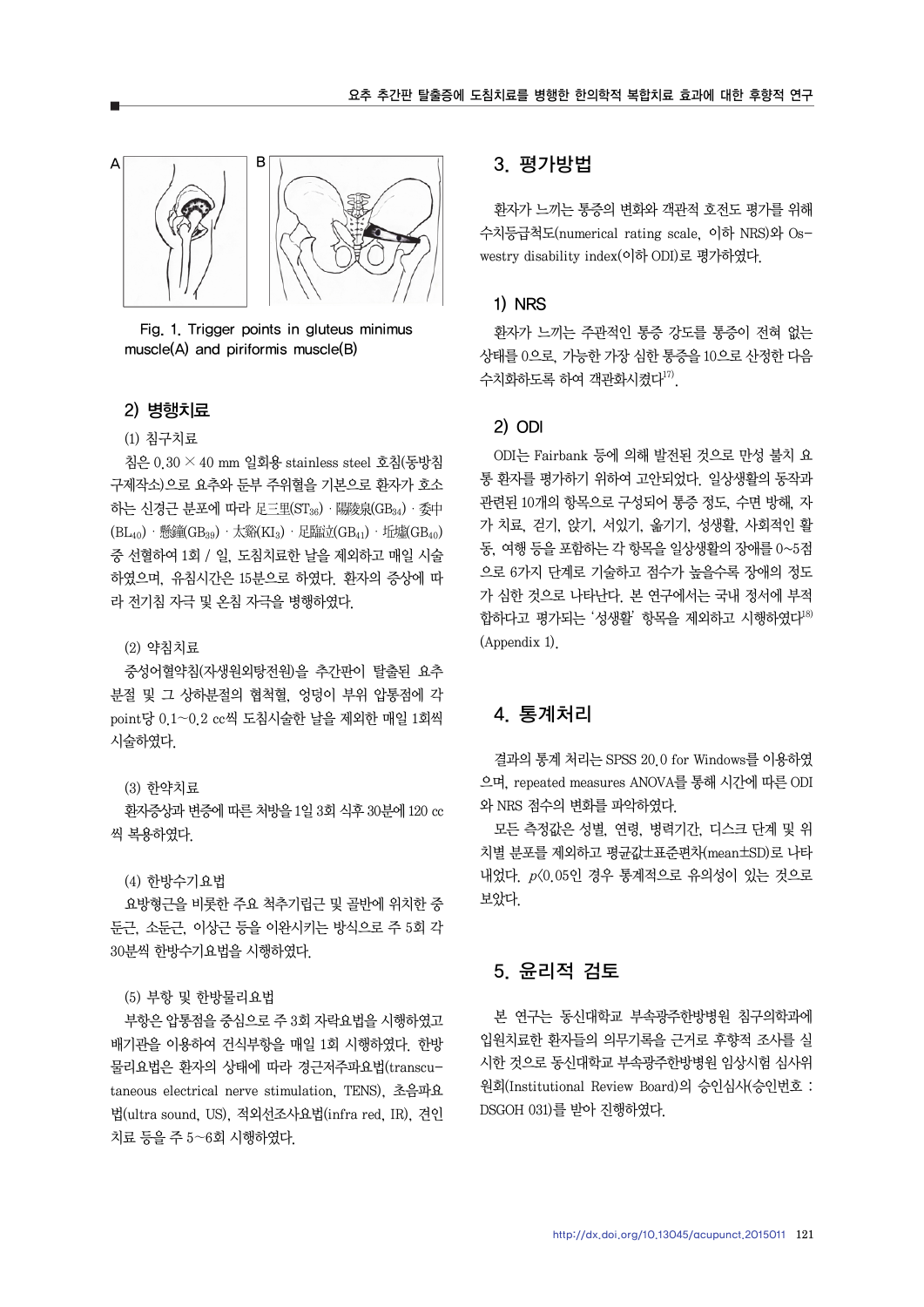## **Ⅲ**. 결 과

## 1. 대상자의 일반적 특성

### 1) 성별 및 연령분포

성별 분포는 남성이 6명, 여성이 14명이었다. 평균 연령 은 48.25±9.00세이며, 연령별 분포는 20대가 1명, 30대가 2명, 40대가 5명, 50대가 12명으로, 가장 젊은 환자는 24세, 가장 고령 환자는 58세였다(Table 1).

#### 2) 병력기간별 분포

병력기간별 분포는 1주일 이내 급성으로 발병한 환자가 3명, 1주일에서 1개월 이내에 발병한 환자가 7명, 1개월 이상 6개 월 사이에 발병한 환자가 10명이었다(Table 1).

### 3) 영상의학적 소견 및 방사통 부위

방사통을 유발하는 탈출 추간판의 단계는 bulging이 4명, protrusion이 11명, extrusion이 5명이었고 위치는 L4-5가 14명, L5-S1이 6명이었다(Table 1).

| Table 1. Distribution of Sex and Age, Period of |  |
|-------------------------------------------------|--|
| Illness, Grade and Position of Herniation       |  |

|                      |                               | Ν              | %  |
|----------------------|-------------------------------|----------------|----|
| Sex                  | Male                          | 6              | 30 |
|                      | Female                        | 14             | 70 |
|                      | $20 \sim 29$                  | 1              | 5  |
|                      | $30 \sim 39$                  | 2              | 10 |
| Age                  | $40\nu$ 49                    | 5              | 25 |
|                      | $50 - 59$                     | 12             | 60 |
|                      | $1 \sim 7$ days               | 3              | 15 |
| Period of<br>illness | 7 days $\sim$<br><1 month     | $\overline{7}$ | 35 |
|                      | 1 month $\sim$<br>$(6$ months | 10             | 50 |
|                      | <b>Bulging</b>                | 4              | 20 |
| Grade                | Protrusion                    | 11             | 55 |
|                      | Extrusion                     | 5              | 25 |
|                      | $L4 \sim 5$                   | 14             | 70 |
| Position             | L5 $\sim$ S1                  | 6              | 30 |

## 2. 치료에 의한 호전도

통증의 호전도를 평가하고 도침치료의 유의성을 확인하 기 위해 치료 전, 치료 1일 후, 치료 3일 후, 치료 5일 후의 ODI와 NRS 점수를 측정한 결과, ODI 평균 점수는 각각 23.64±8.76, 20.25±9.16, 17.50±6.79, 15.95±7.35였고 (Table 2), NRS 평균 점수는 각각 6.15±1.27, 5.40±1.73, 4.50±1.50, 3.90±1.45인 것으로 나타났다(Table 3). Reapeated measurures ANOVA로 분석한 결과, ODI와 NRS 모두 시간의 변화에 따라 점수가 유의하게 변화하였다 (Table 2, 3). 또한 개별처치 사이의 유의도를 대응표본 T 검정을 이용하여 보완한 결과 ODI, NRS 모두 치료 1일 후 부터 치료 전과 유의한 차이를 보였으며, 치료 3일 후, 5일 후에도 치료 전과 통계적으로 유의한 차이를 보였다(Table 4, 5).

#### Table 2. Changing Pattern of ODI

|                       | Mean  | SD.  | F.     | p-value |
|-----------------------|-------|------|--------|---------|
| Base line             | 23 65 | 876  |        |         |
| 1 day follow up 20.25 |       | 9.16 |        |         |
| 3 day follow up 17,50 |       | 679  | 16.740 | - 000   |
| 5 day follow up 15,95 |       | 7.35 |        |         |

 $p$ -value was calculated by repeated measures ANOVA.

#### Table 3. Changing Pattern of NRS

|                 | Mean | SD.  |        | <i>p</i> -value |
|-----------------|------|------|--------|-----------------|
| Base line       | 6 15 | 1 27 |        |                 |
| 1 day follow up | 5.40 | 1.73 |        |                 |
| 3 day follow up | 4.50 | 1.50 | 25,755 | .000            |
| 5 day follow up | 3.90 | 1.45 |        |                 |

p-value was calculated by repeated measures ANOVA.

#### Table 4. Changes on ODI

|                    |                         |                                      | 1 day 3 day 5 day             |  |
|--------------------|-------------------------|--------------------------------------|-------------------------------|--|
|                    | Base line               |                                      | follow up follow up follow up |  |
| Base line          |                         |                                      |                               |  |
| 1 day<br>follow up | $-3.40(3.10)$           |                                      |                               |  |
| 3 day<br>follow up | $-615(403)$ $-275(397)$ |                                      |                               |  |
| 5 day<br>follow up |                         | $-770(476)$ $-430(440)$ $-1.55(164)$ |                               |  |

Average ODI values are means  $\pm$  standard deviation.  $p$ -values were calculated by repeated measures ANOVA. \* :  $p$   $\langle 0.05 \cdot * : p \langle 0.01 \cdot * * : p \langle 0.001 \cdot$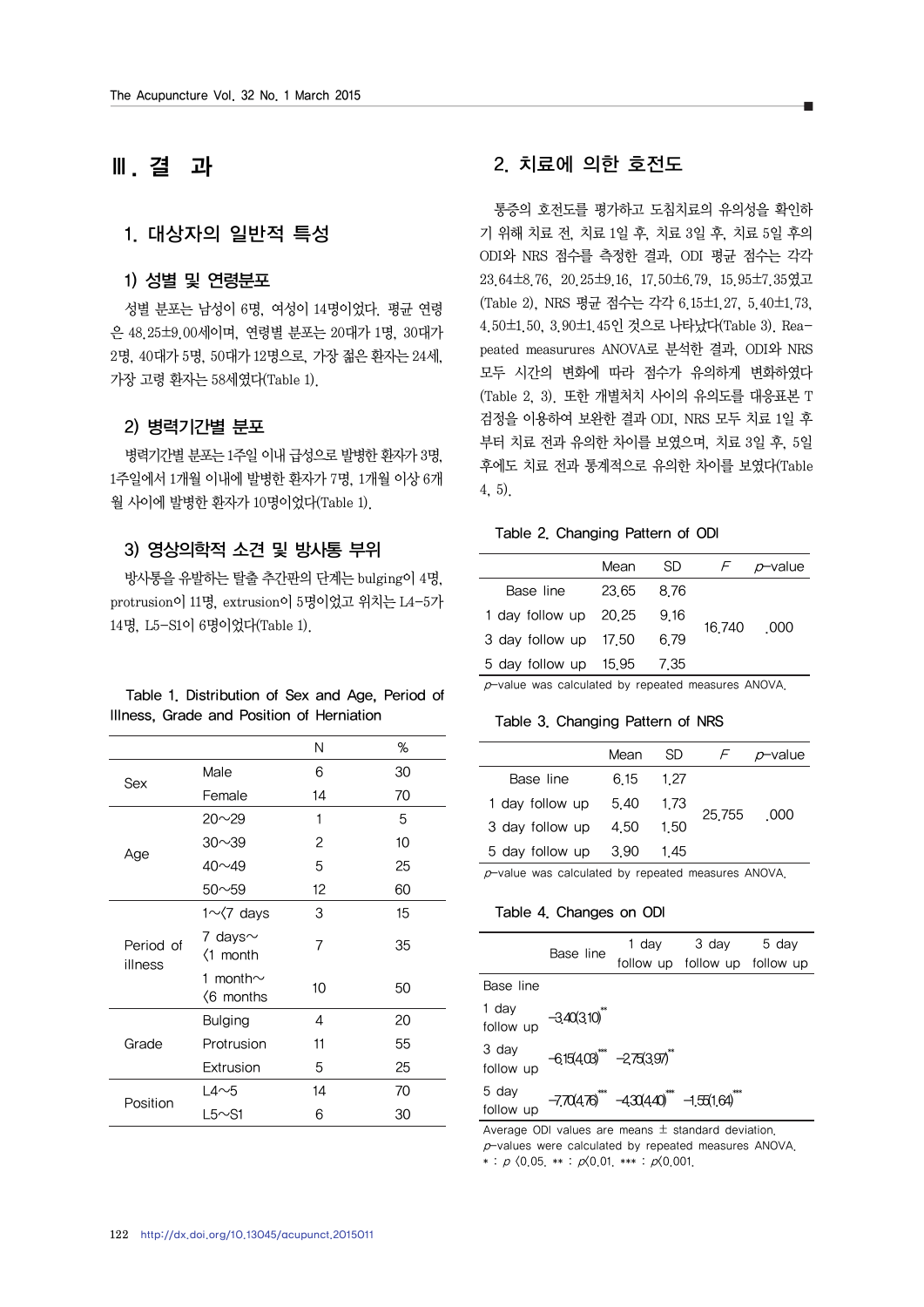Table 5. changes on NRS

|                                                        | Base line                 |                                       | 1 day 3 day 5 day<br>follow up follow up follow up |  |
|--------------------------------------------------------|---------------------------|---------------------------------------|----------------------------------------------------|--|
| Base line                                              |                           |                                       |                                                    |  |
| 1 day<br>follow up                                     | $-75(.79)$                |                                       |                                                    |  |
| 3 day<br>follow up                                     | $-1.65(1.09)$ $-90(1.17)$ |                                       |                                                    |  |
| 5 day<br>follow up                                     |                           | $-225(1.12)$ $-1.50(1.19)$ $-60(.68)$ |                                                    |  |
| Average ODI values are means $\pm$ standard deviation. |                           |                                       |                                                    |  |

 $p$ -values were calculated by repeated measures ANOVA. \*  $p(0.05)$  \*\* :  $p(0.01)$  \*\*\* :  $p(0.001)$ 

## **Ⅳ**. 고 찰

2011년 한방 질병 소분류별 다빈도 상병 급여현황에 의하 면 요추 추간판 탈출증에 해당하는 M51(기타 추간판 장애) 은 374억 8,499만 9천 원으로 진료비 지출 순위 10번째를 차지할 정도로19) 요추 추간판 탈출증은 한의학적 치료의 선 호도가 높은 질환이고, 이에 대한 한의학 연구 보고는 2000년 부터 해마다 증가 중인데, 치료방법으로는 침법, 뜸, 약침, 봉독, 추나, 각종 물리요법 등을 병행한 다양한 한의학적 보 존치료에 대한 연구가 보고되고 있다5,6).

도침치료는 침치료와 수술요법을 병합한 것으로 유착된 조직을 박리하여 본래의 동적 상태를 회복시켜 주며 병소 부 위로 기혈이 순조롭게 통하여 치료 효과를 얻는 것으로 근골 격계 질환에서도 과부하를 많이 받아서 연부 조직의 손상과 유착이 잘 일어나는 허리, 목, 어깨부위 질환에 주로 사용된 다20). 도침치료에 사용되는 소침도는 기존 침에 비해 침첨 이 넓은 수평모양이며 침체는 둥근 원통형으로 이러한 구조 를 통해 척추 주변 조직의 강직을 효과적으로 해소하여 통증 및 움직임 제한을 개선할 수 있다 $^{14,21)}$ .

요추 추간판 탈출증에 대한 도침치료의 효과에 대한 국내 의 연구는 증례보고 $9-11,14$ ), 감압병행치료와의 효과 비교연 구12), 도침치료 전과 다음날의 비교연구13)와 부작용에 관한 연구22,23)가 있으나 시술부위가 요저부, 둔부, 하퇴 등이며, 평가시기가 시술 전과 시술 후, 시술 전과 치료종결 후 또는 시술 전과 시술 다음날로 다양하였다.

도침치료는 연부조직의 유착 및 손상을 주로 치료하는데 연부조직의 유착 및 손상은 외부에서 촉진상 압통점의 형태 로 나타나며 압통점이 치료점이 되는 경우가 많다. 저자는

임상에서 요추 추간판 탈출증으로 인한 하지방사통이 나타 날 경우 엉덩이 부위의 이상근과 소둔근 부위에 압통점을 종 종 관찰할 수 있었다.

이에 저자는 임상에서 부작용의 우려가 큰 요추 부위를 배제하고 좌골신경통을 유발할 수 있는 엉덩이 부위의 이상 근과 소둔근 부위의16,17,24) 압통점에 도침치료한 것이 요추 추간판 탈출증으로 인한 하지방사통에 미치는 영향과 도침 치료의 증상 호전이 치료 후 어느 시기에 나타나며, 치료 효 과의 지속성을 알아보고자 도침치료 후 치료 전, 치료 1일, 3일, 5일 후 NRS, ODI로 평가하였는데, 2014년 4월부터 2014년 12월까지 본원 침구의학과에 입원 치료한 하지방사 통을 호소하는 요추 추간판 탈출증 환자를 대상으로 후향적 조사를 시행하였다.

연구 대상자는 모두 20명으로 여성이 70 %이고, 나이는 40∼60세가 85 %로 대부분이었으며, 60세 이상은 없었다. 병력기간은 1개월 이내와 1개월 이상 6개월 이내가 1 : 1의 비율이었고, 방사통을 유발하는 탈출부위와 단계는 L4-5 (70 %)와 protrusion(55 %)이 다수를 차지하였다. 이러한 대상자의 특성은 기존 연구17,25)와 일치하며, 60세 이상의 대상자가 없는 것은 침도치료의 특성상 체력소모가 심하고 시술 시 통증이 일반 침치료보다 심한 것이 시술대상 선정 시에 고려된 것으로 생각된다.

통증의 호전도를 평가하기 위한 NRS의 평균점수는 치료 전, 치료 1일 후, 치료 3일 후, 치료 5일 후가 각각 6.15± 1.27, 5.40±1.73, 4.50±1.50, 3.90±1.45였고, 일상생활의 장애를 평가하기 위한 ODI의 평균점수는 치료 전, 치료 1일 후, 치료 3일 후, 치료 5일 후가 각각 23.64±8.76, 20.25± 9.16, 17.50±6.79, 15.95±7.35였으며, 각 시기별로 NRS와 ODI의 변화는 치료 전에서 치료 1일 후가 각각 1.75와 3.39 로 가장 크게 나타났다. ODI와 NRS 모두 시간의 변화에 따 라 유의하게 감소하였고, 치료 1일 후부터 치료 전과 유의한 차이를 보였으며 치료 3일, 5일 후에도 치료 전과 유의한 차 이를 보였다. 이는 도침치료가 요추 추간판 탈출증 환자의 통증과 일상생활 장애를 효과적으로 감소시키며, 특히 치료 다음날 가장 큰 효과를 보이고 시간이 흐름에 따라 증상이 호전됨을 나타낸다.

본 연구는 부작용의 우려가 큰 요추부위를 배제하고 엉덩 이 근육의 압통점으로 한정한 도침치료도 요추 추간판 탈출 증에 유효함과 치료 효과도 시술 다음날 가장 크게 나타남을 밝힘으로써 임상상 요추 추간판 탈출증에 대한 도침치료의 활성화와 도침치료의 예후판단에 도움이 되리라 사료된다. 그러나 본 연구는 대상자의 수가 20명으로 적고, 사전에 대 조군 설정 등의 실험설계가 이뤄진 전향적 연구가 아닌 의무 기록에 근거한 후향적 연구여서 기타 한의학적 치료가 병행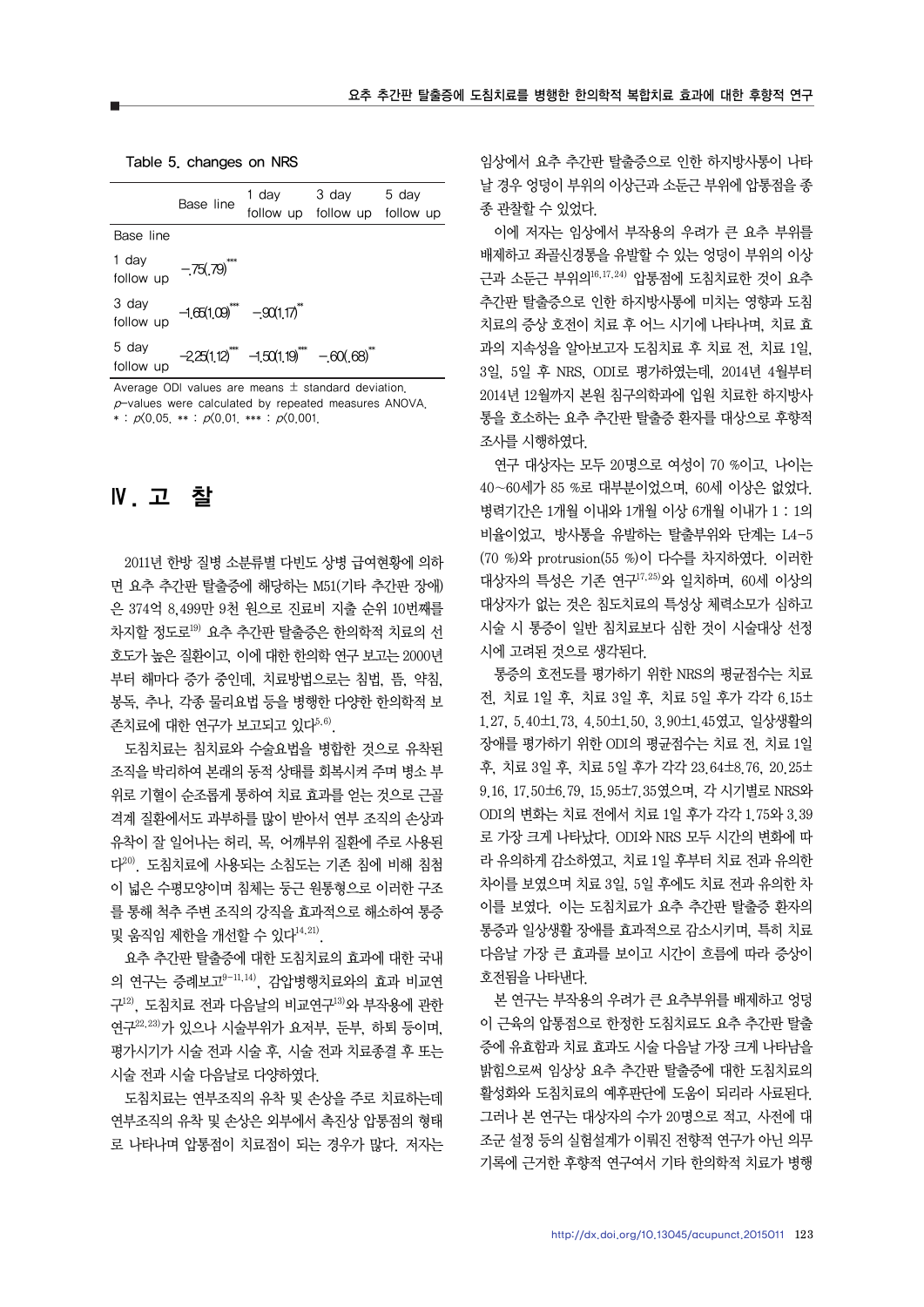되어 엉덩이 근육 압통점의 도침치료가 요추 추간판 탈출증 의 증상 완화에 미치는 영향을 입증하기에는 충분하지 않은 부분이 있다. 또 도침치료 후 통증 제어가 충분치 못하여 치 료 후 5일까지 평가하지 못한 환자와 평가 기간 안에 양방처 치가 이뤄진 환자를 대상자에서 배제함으로써 치료효과가 좋은 환자만을 대상으로 했고 시술 5일 이후의 예후에 대한 장기적인 추적 관찰이 이뤄지지 않아 장기적인 치료 효과를 확인하지 못했다는 한계가 있다. 이러한 한계를 극복을 위 해서는 향후 장기적인 추적관찰이 반영된 높은 수준의 전향 적 무작위 대조군 연구가 필요할 것으로 사료된다.

## **Ⅴ**. 결 론

도침치료 한 후 치료 전, 치료 1, 3, 5일 후 NRS, ODI로 평가한 2014년 4월부터 2014년 12월까지 동신대학교 부속 광주한방병원 침구의학과에 입원 치료한 하지방사통을 호소 하는 요추 추간판 탈출증 환자를 대상으로 후향적 조사를 시 행하여 다음과 같은 결과를 얻었다.

- 1. NRS와 ODI 모두 시간의 변화에 따라 유의하게 감소 하였고, 치료 1일 후부터 치료 전과 유의한 차이를 보 였으며 치료 3일, 5일 후에도 치료 전과 유의한 차이 를 보였다.
- 2. 각 시기별로 NRS와 ODI의 변화는 치료 전에서 치료 1일 후가 가장 크게 나타났다.

위의 결과를 통해 엉덩이 부위 압통점에 시술한 도침치료 를 병행한 한의학적 복합치료는 요추 추간판 탈출증 환자의 통증감소 및 일상생활 장애를 개선하는데 도움이 됨을 알 수 있었다.

## **Ⅵ**. References

- 1. Korean Acupuncture and Moxibustion Medicine Society Textbook Compilation Committee. The Acupuncture.  $1_{st.}$  edition. Paju : Jipmoondang. 2012 : 250-1.
- 2. Korean Orthopaedic Association. Orthopaedics.  $6<sub>th</sub>$ . edition. Seoul : Newest Medicine Company. 2006 : 623-5.
- 3. Lee GM, Lee GC, Hwang YJ. Collaborative study of oriental-western medicine on HIVD. The Acupuncture. 2000 ; 17(2) : 1-10.
- 4. Shvartzman L, Weingarten E, Sherry H, Levin C, Persaud A. Cost effectiveness analysis of extended conservative therapy versus surgical intervention in the management of herniated lumbar intervertebral disc. Spine. 1992 ; 17(2) : 176-82.
- 5. Shin WS, Park WH, Cha YY. The research trends on the acupuncture treatment of lumbar herniated intervertebral disc using pubmed database. Journal of Korean Medicine Rehabilitation. 2014 ;  $24(4): 49-60.$
- 6. Cho HJ, Sul JS, Shin MS. Research trends on the treatment of lumbar herniated intervertebral disc in Korean medicine. The Acupuncture. 2012 ; 29(4) : 501-18.
- 7. Zhu HZ. Acupotomy. Beijing : Chinese Medicine Publishing Company. 1992 : 9-42.
- 8. Huang LX. Acupuncture treatment categorized collection of literature on Chinese acupuncture and moxibustion technique. Qingdao : Qingdao Publishing Company. 1996 : 281-91.
- 9. Jang EH, Kim SC, Lim NR et al. Case study of oriental medicine treatment with acupotomy therapy of the herniated lumbar intervertebral disc patient. The Acupuncture. 2008 ; 25(4) : 171-81.
- 10. Kwak BM, Hong KE. Four case of HIVD-lumbar spine patient treated with acupotomy. The Acupuncture. 2008 ; 25(4) : 149-56.
- 11. Lee GM, Kim DH, Kim HW et al. The study on the effect of acupotomy in lumbar HIVD. The Acupuncture. 2008 ; 25(4) : 183-90.
- 12. Park SW, Kim SS, Kim JY, Kim SH, Lee GM. The comparative study of effects between acupotomy and its cotreatment with spine decompression therapy on HIVD patients. The Acupuncture. 2012 ;  $29(3): 29-39$ .
- 13. Sung IS, Yuk DI, Song DH, Kim MJ, Hong KE. Case study of with Dochim & Gwanchim therapy combined with Korean medicine treatment of herniated lumbar intervertebral disc patients. The Acupuncture. 2013 ; 30(4) : 169-73.
- 14. Kim SY, Kim HJ, Ji YS, Lee SM, Kim YI. The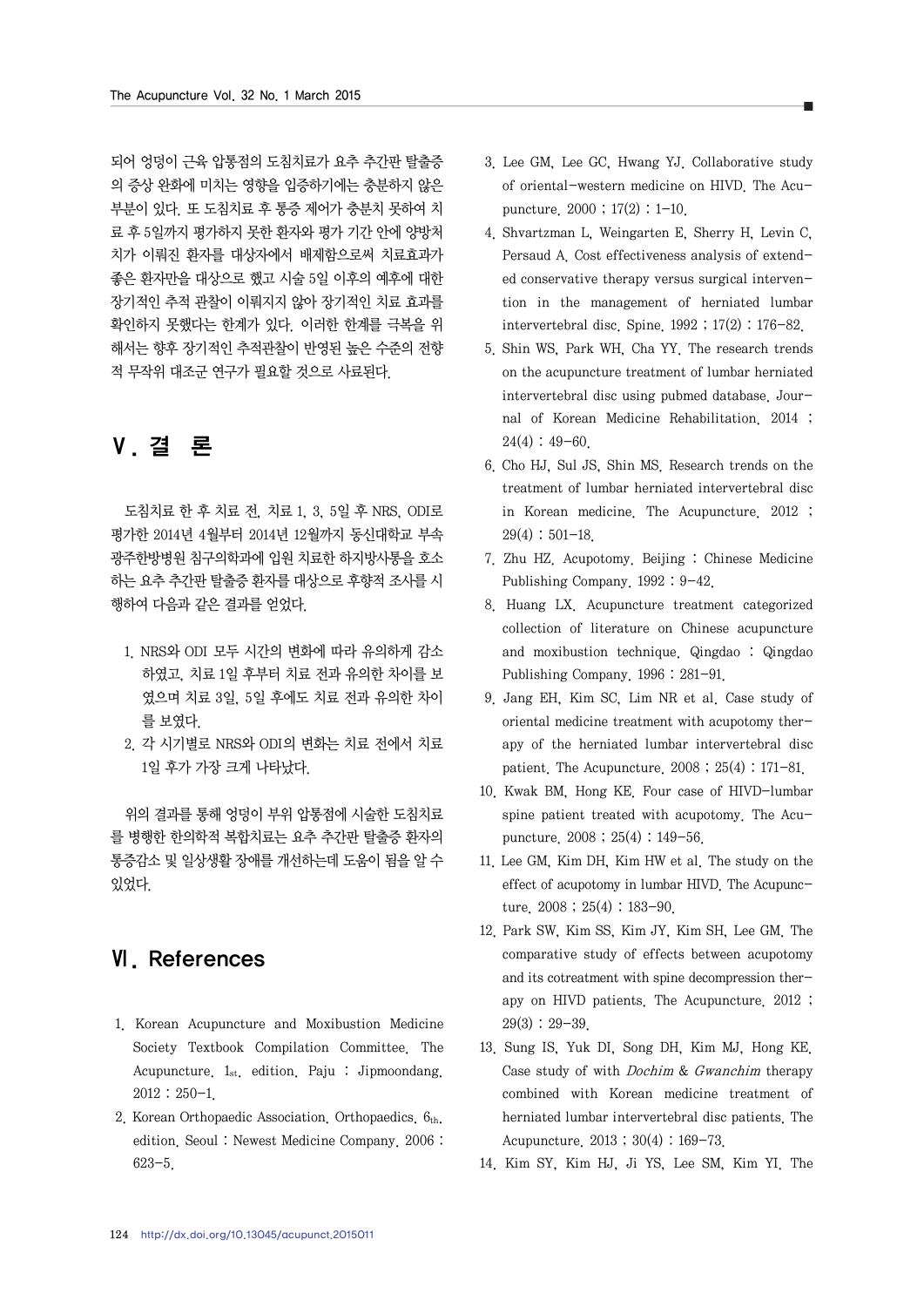effects of acupotomy on lumbar and cervical spine combined with oriental medical treatment : report of five cases. The Acupuncture. 2014 ; 31(2) : 183-93.

- 15. Choi YH, Yoon IJ. A clinical case study on pirifomis syndrome with oriental medical treatment and muscle energy techniques. Journal of Korean Medicine Rehabilitation. 2010 ; 20(2) : 209-17.
- 16. Park WH, Lee SW, Cha YY, We JS. Clinical research on 1 case of piriformis syndrome treated by acupuncture and ischemic compression on piriformis muscle. Journal of Korean Medicine Rehabilitation. 2004 ; 14(1) : 169-76.
- 17. Kim SY, Park HS, Kim MC et al. Effects of Korean medical combination treatment for herniated intervertebral lumbar disc patients: An observational study. The Acupuncture. 2014 ; 31(4) : 21-8.
- 18. Kim GM, Park SY, Lee CH. A rasch analysis of the Korean version of oswestry disability questionnaire according to general characteristics of patients with low back pain. Phys Ther Korea. 2011 ;

 $18(2): 35-42.$ 

- 19. The National Health Insurance Service. Benefits by frequency of disease(2011-O. H&C). 2012.
- 20. Yuk DI, Kim KM, Jeon JH, Kim YI, Kim JH. A review of trends for acupotomy. The Acupuncture. 2014 ; 31(3) : 35-43.
- 21. The Institute of Korean Acupotomy Medicine. Acupotomy. Seoul : Jeongdam. 2003 : 81-2,87,113.
- 22. Kim SC. Clinical characteristics of poor responders to acupotomy and safety pretreatment management. The Acupuncture.  $2008$ ;  $25(4)$ :  $117-$ 25.
- 23. Ko MK, Kim JH, Hong KE. The study on post acupotomy headache. The Acupuncture. 2010 ; 27(2) : 89-95.
- 24. Travell JG, Simons DG. Myofacial pain and dysfunction. 2nd ed. Baltimore : Williams and Willkins. 1987 : 186-214.
- 25. Park OJ, Kim SG, Lee JJ, Lee SM, Kim SJ Cho NG. The effect of *Shinbaro* and Bee Venom pharmacopuncture in treating lumbar disc herniations. The Acupuncture. 2013 ; 30(5) : 41-50.